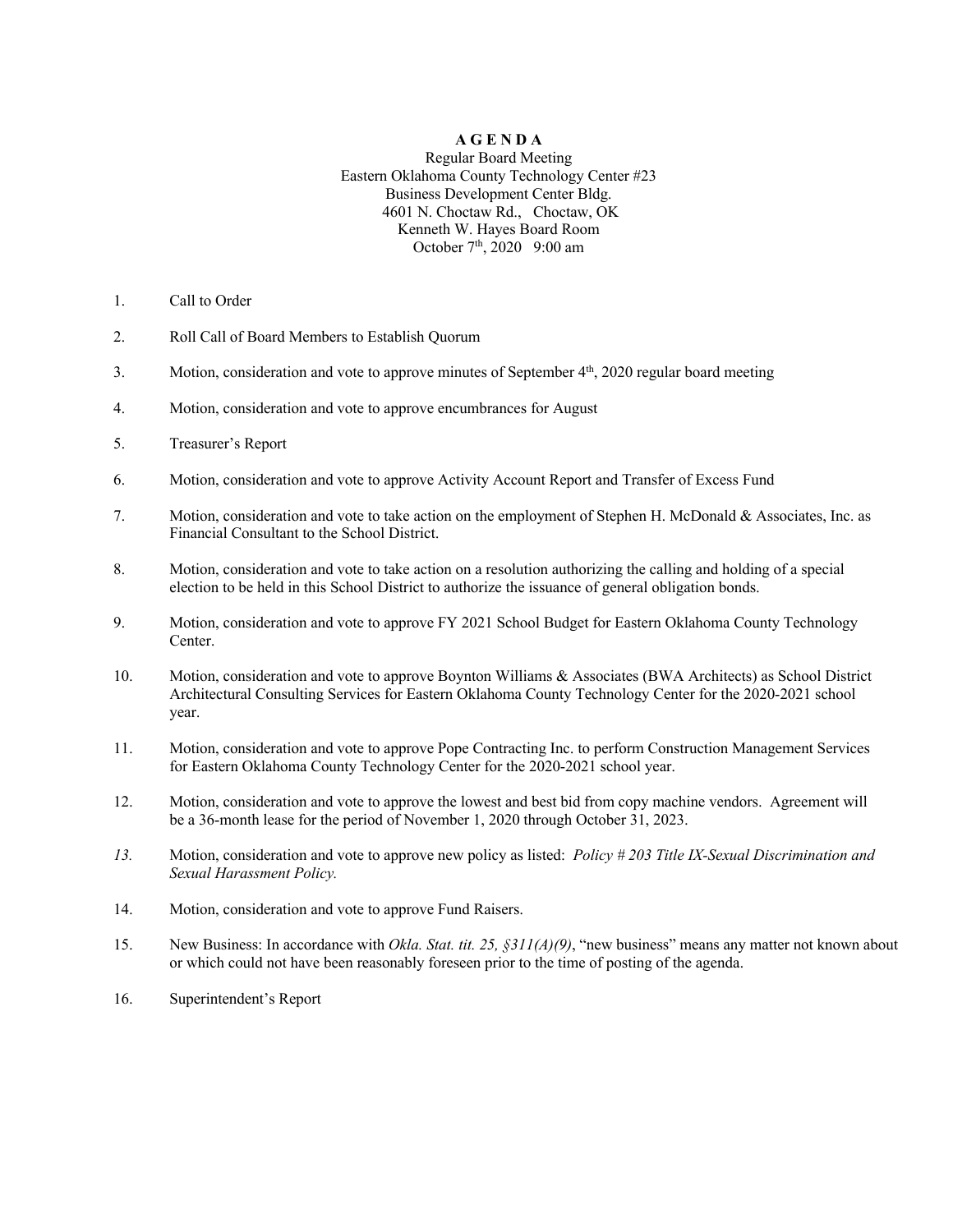Agenda October  $7<sup>th</sup>$ , 2020 Page 2

#### 17. Motion and vote to Convene into Executive Session

Proposed Executive Session for discussing the following so the board can return to open session and take action pursuant to Executive Session Authority: *Okla. Stat. tit. 25, §307(B)(1),(3), and (7)*. The following items are proposed for discussion during the Executive Session:

- a. New Employments as listed on Personnel Report
- b. STEM Club Employment as listed on Personnel Report
- c. Resignation as listed on Personnel Report
- 18. Motion and vote to Return to Open Session.
- 19. Board President's Statement of Executive Session Minutes.
- 20. Motion, consideration and vote to approve or disapprove the following:
	- a. New Employments as listed on Personnel Report
	- b. STEM Club Employment as listed on Personnel Report
	- c. Resignations as listed on Personnel Report
- 21. Board Comments
- 22. Motion, consideration and vote for approval to adjourn.

| Posted By:    |  |
|---------------|--|
| Date Posted:  |  |
| Time Posted:  |  |
| Place Posted: |  |
| Signed:       |  |
|               |  |

The next meeting of the Board is:

**November 4th, 2020 9:00 a.m. Kenneth W. Hayes Board Room**